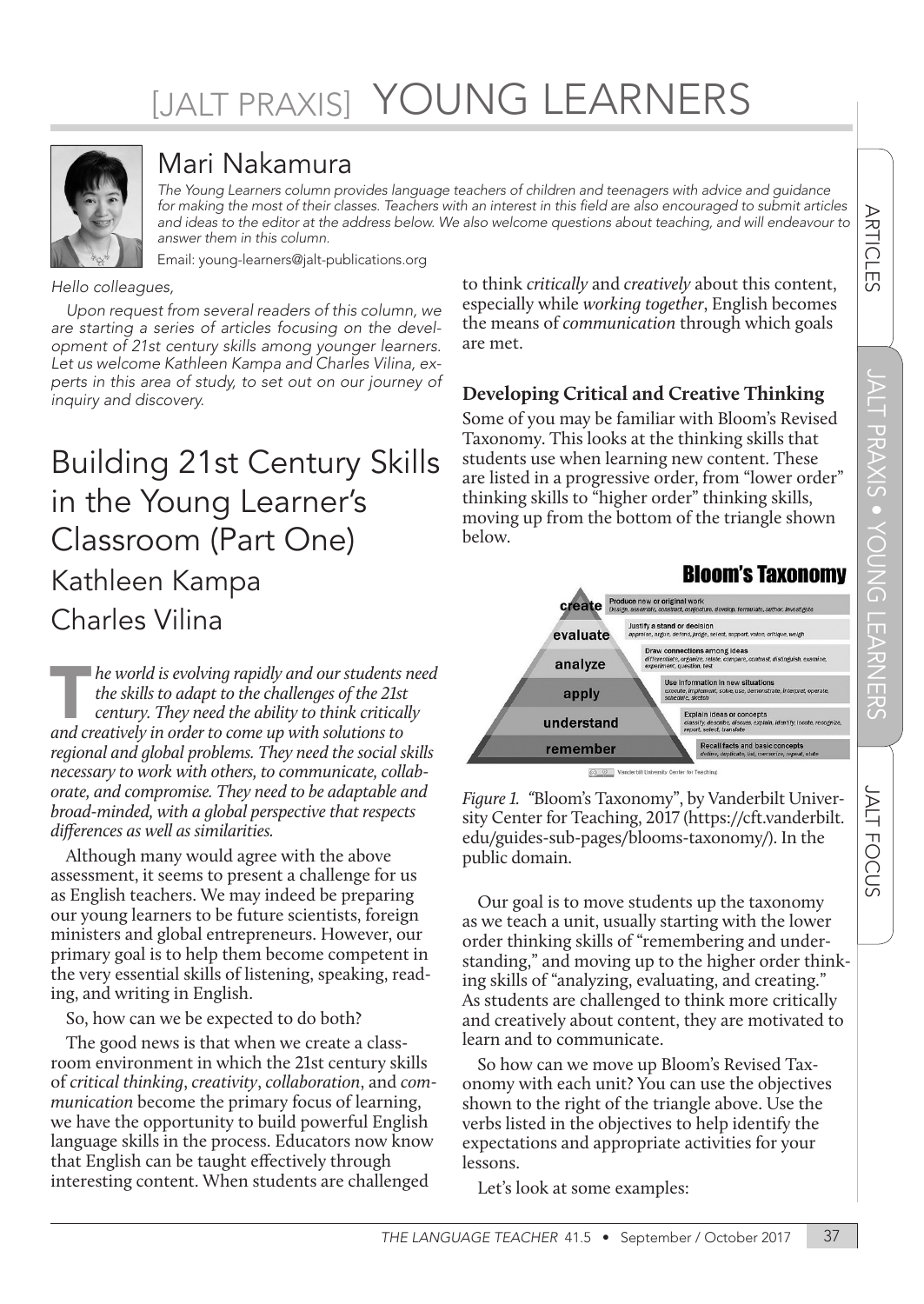#### *Remember and Understand*

Before we can move to higher order thinking skills, we must first teach the target vocabulary or grammar to our students, perhaps using picture cards, matching games, and simple chants or songs. These activities build the lower order thinking skills of remembering and understanding by naming, describing, reading, and writing the new words or phrases. Simple questions such as "What do you see?" or "What is she doing?" elicit responses at this level.

#### *Apply and Analyze*

Next, students apply and analyze these new words. For example, students could work together to **compare and contrast** sports vocabulary using a Venn diagram, shown below in Figure 2.

#### **Where are these sports played?**



*Figure 2.* Venn diagram to compare and contrast sports vocabulary.

To help your students build their communication skills give them grammar models to discuss their choices. For example:

- *• I think bowling is an indoor sport.*
- *• I think baseball is an outdoor sport.*
- *• I think basketball is an indoor and outdoor sport.*

Responses such as *I agree*, *I think so, too*, or *I disagree* should also be taught.

Encouraging students to find similarities and differences is an important part of learning, beginning with your youngest students. For example:

#### *How are these letters the same?* **b d p** *They all have a line and a circle.*

Students can also **classify** vocabulary into various **categories**. For example, animals could be classified based on where they live (biomes), what they eat (meat or plants or both), what kind of covering they have (fur, feathers, shells, scales, or skin), or

how many legs they have. Students can also classify words based on the number of syllables. This is helpful when students write haiku poetry.

Students can also place words into a particular sequence or order. For example:

- 1. from smallest to biggest
- 2. from slowest to fastest

Again, give your students sentence models to use with these tasks. For example, when students are sorting animals by size, they might use the following model, comparing two of the animals.

*I think that a rabbit is bigger than a hamster.*

As students work in pairs or small groups to discuss their choices using these sentence models real opportunities for language development occur.

Questions that encourage students to apply and analyze include (depending on the students' level): *How are these the same? How are they different? Where could we use this item?* 

#### *Evaluate and Create*

Next, students can take what they have learned to evaluate and create something using the target language. In our courses *Oxford Discover* (Kampa & Vilina, 2014) and *Everybody Up* (Kampa & Vilina, 2016) students use what they have learned in the previous two chapters to do a summative project in small groups. This project offers many opportunities for students to use their higher order thinking skills as they plan and create. Most importantly, they are revisiting and using the target language in real and meaningful ways.

If the topic is about food, older students could be challenged to think of ways to reduce "food miles" (the distance food travels to get to us) to save the environment. Questions might include:

- *• What are some ways we can reduce food miles?*
- *• What good things will happen if we do this?*
- *• What problems may occur if we do this?*
- *• How might we improve on our solutions?*
- *• Why is this topic important?*

For younger learners, we could ask questions like the ones below to encourage creativity. The following activity using letter shapes comes from *Magic Time* (Kampa & Vilina, 2012).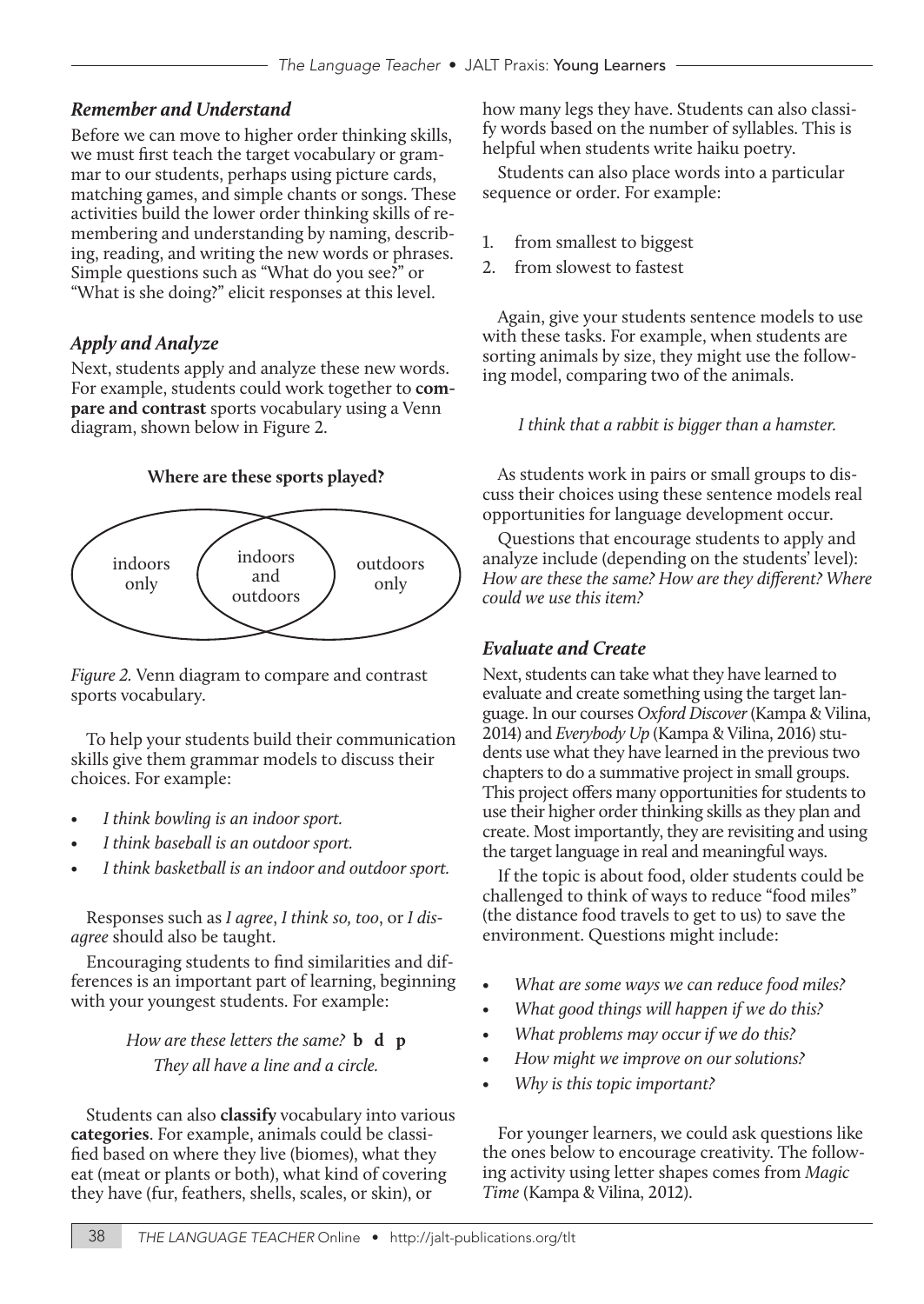*Let's make letters with our bodies.*

- *• How can you make the letter c with your fingers?*
- *• How can you make it with your arms?*
- *• How can you make it with your entire body?*
- *• How can you make it with a partner?*
- *• Can you make it bigger?*

Or when a child has a birthday: *What would be the best birthday cake?* 

Or if you're learning about animals:

*How could we make a zoo that's fun for children and animals?*

Critical thinking and creativity allow students the opportunity to bring their own life experiences into our English lessons, which is highly motivating. As students make connections, tap into prior knowledge, and seek solutions to problems, content becomes real and relevant to them. Learning is personal and self-motivated—and the language of learning is English.

#### *Building Communication Through Collaboration*

Finally, let's consider the benefits of collaboration. When students work together to think critically and creatively, to share ideas, and to solve problems, they build strong social language skills in the process. In addition, target vocabulary is strengthened at every step of the collaborative process, giving students confidence to discuss their ideas and goals.

As an example, a teacher may present an activity that requires a student to draw on his or her personal experience, such as to answer the question, "Where do you see numbers each day?" The normal progression we suggest is the following:

Individual Work  $\rightarrow$  Pair Work  $\rightarrow$  Group Work  $\rightarrow$  Whole Class Discussion

First, students work individually to think about their own encounters with numbers during their day. Younger learners can draw pictures, whereas older learners can write simple phrases. The teacher walks around and offers language support, labeling pictures and helping students find the right words or phrases.

Next, students are placed into pairs, where they share their ideas and add more. As students discuss their ideas with each other, the target language is used and reinforced. Shy students are more likely to speak to a partner than to a whole class at this time.

Next, student pairs are placed with other student pairs, forming groups of four. These four students discuss and build upon their ideas. The target language is reinforced further.

Finally, the teacher invites the entire class to discuss their answers in a "whole class" activity. Individual students are invited to speak up to discuss what their pairs or groups have talked about. By this point, students have had enough practice with the target language to be able to speak with much more confidence.

No one expects students to conduct these activities entirely in English. Rather, the collaborative approach is one in which the teacher continually provides support (words and phrases) through which students can discuss what they know in English instead of their first language. As this process continues over weeks and months, more and more English is used naturally. The final result is a level of fluency that would not be possible otherwise.

#### **Conclusion**

There are many reasons to encourage the building of 21st century skills in the English language classroom. Any activity that seeks to support critical thinking and creativity among our students will increase opportunities to build language skills, as long as students are allowed to work together and teachers provide the language support students need.

In our next article, we'll provide a variety of activities that demonstrate how 21st century skills can put your students on a path towards language fluency at every stage of their primary years.

#### **References**

- Kampa, K. & Vilina. C. (2012). *Magic Time* (2nd ed.). Oxford, UK: Oxford University Press.
- Kampa, K. & Vilina. C. (2014). *Oxford Discover.* Oxford, UK: Oxford University Press.
- Kampa, K. & Vilina. C. (2016). *Everybody Up* (2nd ed.). Oxford, UK: Oxford University Press.
- Vanderbilt University Center for Teaching. (2017). *Bloom's Taxonomy.* Retrieved from: [https://cft.vanderbilt.edu/](https://cft.vanderbilt.edu/guides-sub-pages/blooms-taxonomy/) [guides-sub-pages/blooms-taxonomy/](https://cft.vanderbilt.edu/guides-sub-pages/blooms-taxonomy/)

**Kathleen Kampa** and **Charles Vilina** are American ELT authors and teacher-trainers who have taught young learners in Japan for over 25 years. They are co-authors of *Magic Time*, *Everybody Up*, and *Oxford Discover*—courses for young learners published by